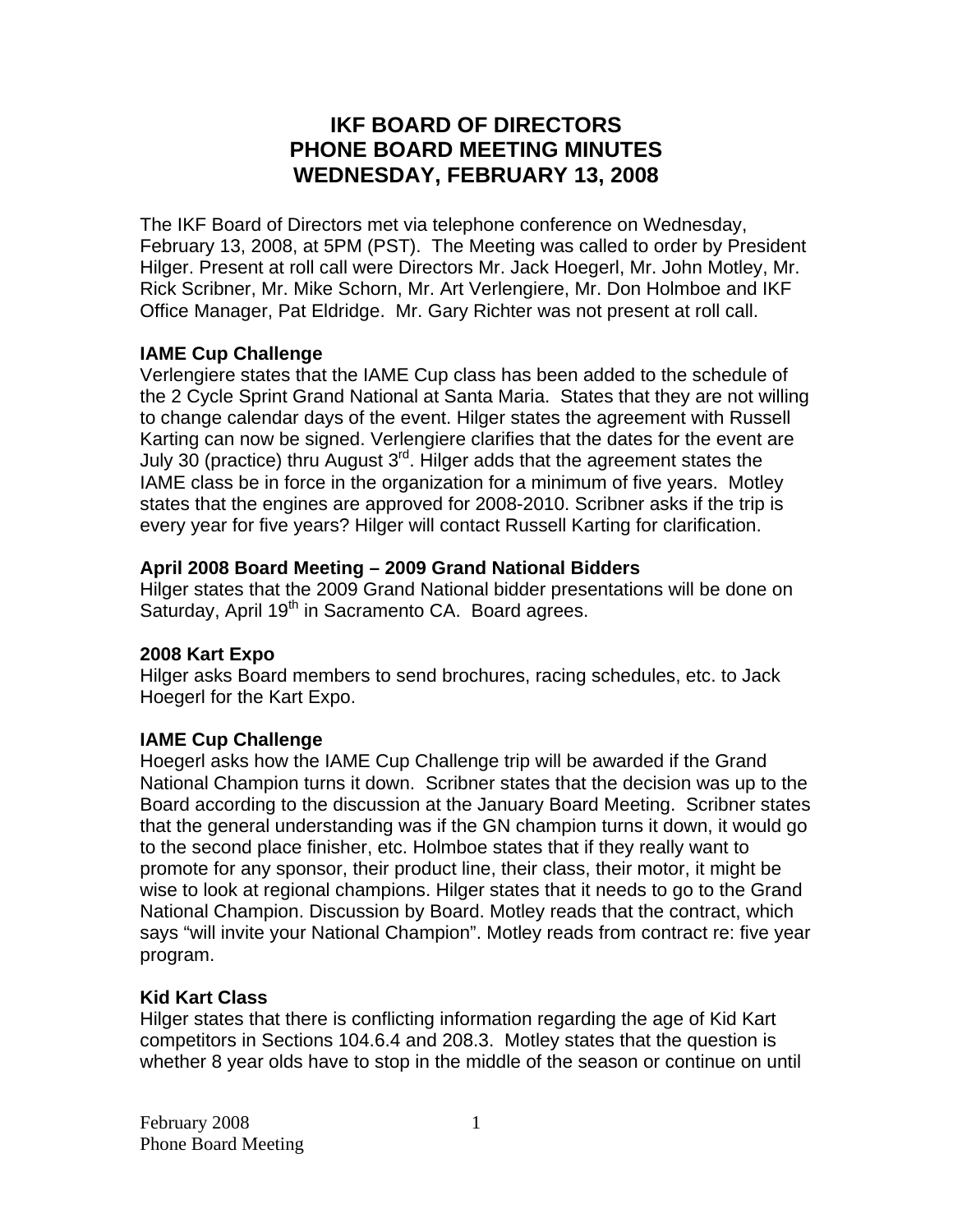the end of the year. Hilger states that is explained in Section 208.3. Clarification by the Board: no 9 year old can compete in a kid kart class.

#### **Motorcycle Insurance Coverage**

Schorn asks if IKF can insure motorcycle events. Wants to offer this coverage to their tracks and more revenue for the IKF. Wants to see if a separate policy can be written to cover the motorcycle events. Motley states that this has been explored before and the issue is the additional cost of kart insurance if motorcycle coverage is offered. Scribner states that they need to look into this. Hilger states that this has been discussed before and our bottom line would go way up just for what few entries we would get – it would cost us more for the return than we were going to get. Discussion by Board. Hoegerl asks if the motorcycle events are the same day as the kart events? Schorn states no. Hoegerl states that running motorcycles and karts on the same day was the issue before. Schorn states that they do hold practice days when motorcycles and karts would be sharing the pits. IKF Office to contact insurance company regarding this coverage.

#### **2008 Road Race Grand National Schedule**

Schorn states that he has had inquiries regarding the running of a class at the 2008 RR GN. States that he may request a schedule change. Could affect 10-12 entries. Will get back to Board for approval to change the schedule.

#### **2M Insurance Policy**

Verlengiere states that the \$2M insurance policy was discussed at the January Board Meeting. Hilger states that it was decided at the Meeting not to offer this coverage. Scribner states that there are people out there that want to buy this coverage. It will cost us more and we will sell more – he did not know where the break even point was.

## **Duffy**

Verlengiere continues to work on a new supplier for the Duffy. Updates the Board on his findings.

#### **Fee Schedule**

Verlengiere requested update on the fee schedule discussed at the January Board Meeting. IKF Office to furnish information to Board.

#### **Karter News**

Verlengiere discussed the Karter News, feels it is not a karting magazine. Motley had heard same comments in regards to the magazine.

#### **Directors Attendance at Board Meetings**

Verlengiere feels that if a Director cannot attend the Friday caucus and Saturday open meeting, that they should not attend the Sunday open meeting. Feels that there is no value to attending the Sunday meeting. Too much time is spent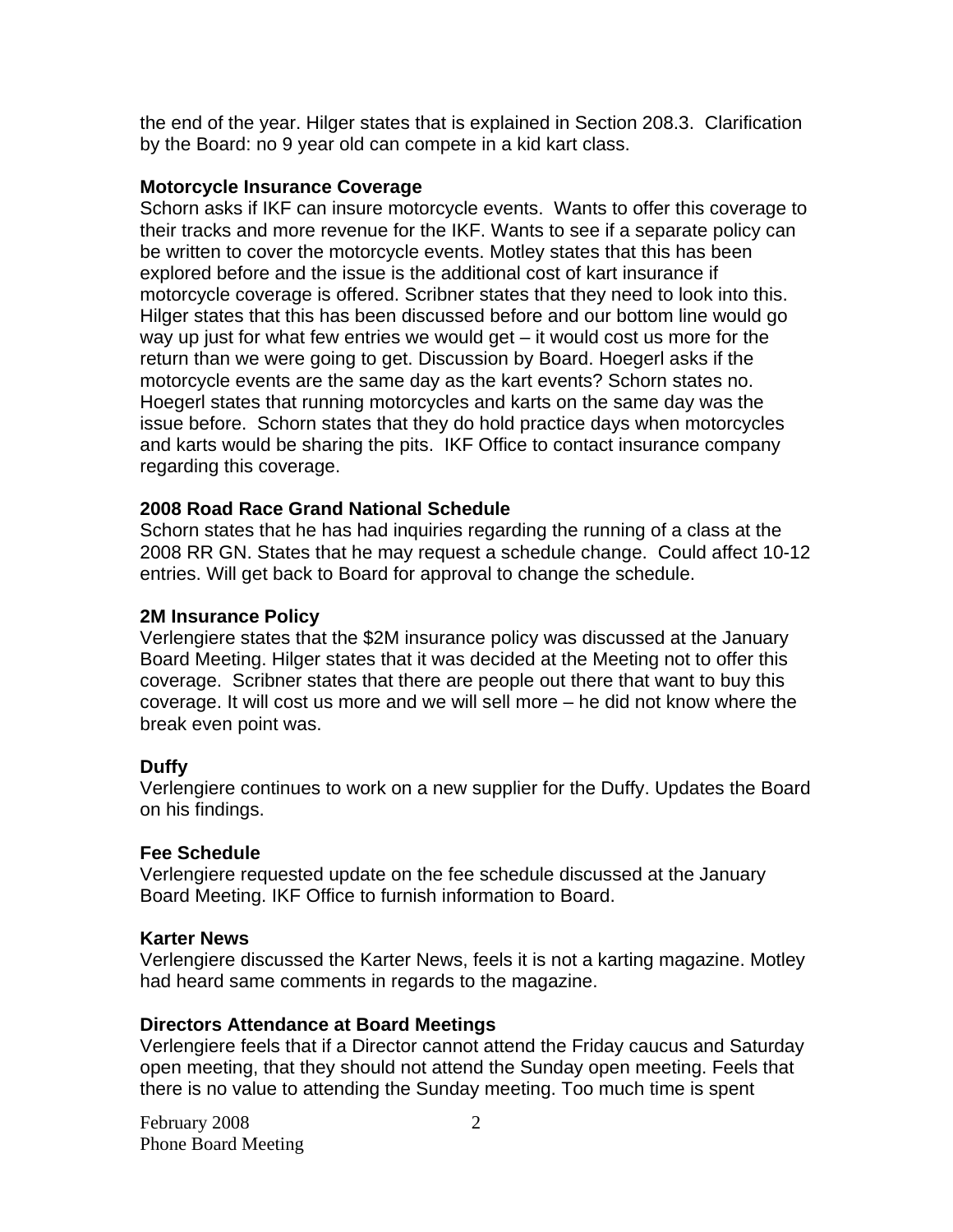bringing the absent Director up to speed on all the matters discussed on Friday and Saturday. Feels that it is a waste of time and money. Motion by Verlengiere re: Add Section 101.5.11 Directors that are unable to attend the Saturday Meeting, not attend the Sunday Board Meeting. Second by Holmboe. In Favor: Hoegerl, Holmboe, Motley, Schorn, Scribner, Verlengiere Absent: Richter Passed

### **Appointment of IKF Director**

The following names were read by Hilger for consideration for the open Director position: Jesus Vasquez John Hatch David Snyder Roger Miller Don St. Ours Corey Kemp Ralph Woodard Jim Lauer John Brown Discussion by Board. Motion by Holmboe re: Appoint Don St. Ours to the open Director position. Second by Motley. In Favor: Hoegerl, Holmboe, Motley, Scribner, Verlengiere Opposed: Schorn Absent: Richter Passed

#### **Items Tabled from the January Board Meeting**

Mazda Racing Program – no update available from Motley, will to work on this for 2009 and update the Board.

Expert Panels – IKF Office and IKF President to work on Duffy, Expert and Regional Champion stickers.

Racingjunk.com – Board agrees to proceed with this; President to sign the Contract.

## **2008 2 Cycle Sprint Grand National**

Discussion by Board to delete the IKF TaG SM class and add the IAME class. Change Kid kart Heavy class weight to160#.

Motion by Schorn re: Section 212.4 Day 5, August 3, delete IKF TaG SM class, add IAME class. Day 4, August 2, change kid kart heavy weight to 160# Section 850.1 delete the IKF TaG SM class. Second by Motley. In Favor: Hoegerl, Holmboe, Motley, Schorn, Scribner, Verlengiere Absent: Richter

February 2008 Phone Board Meeting